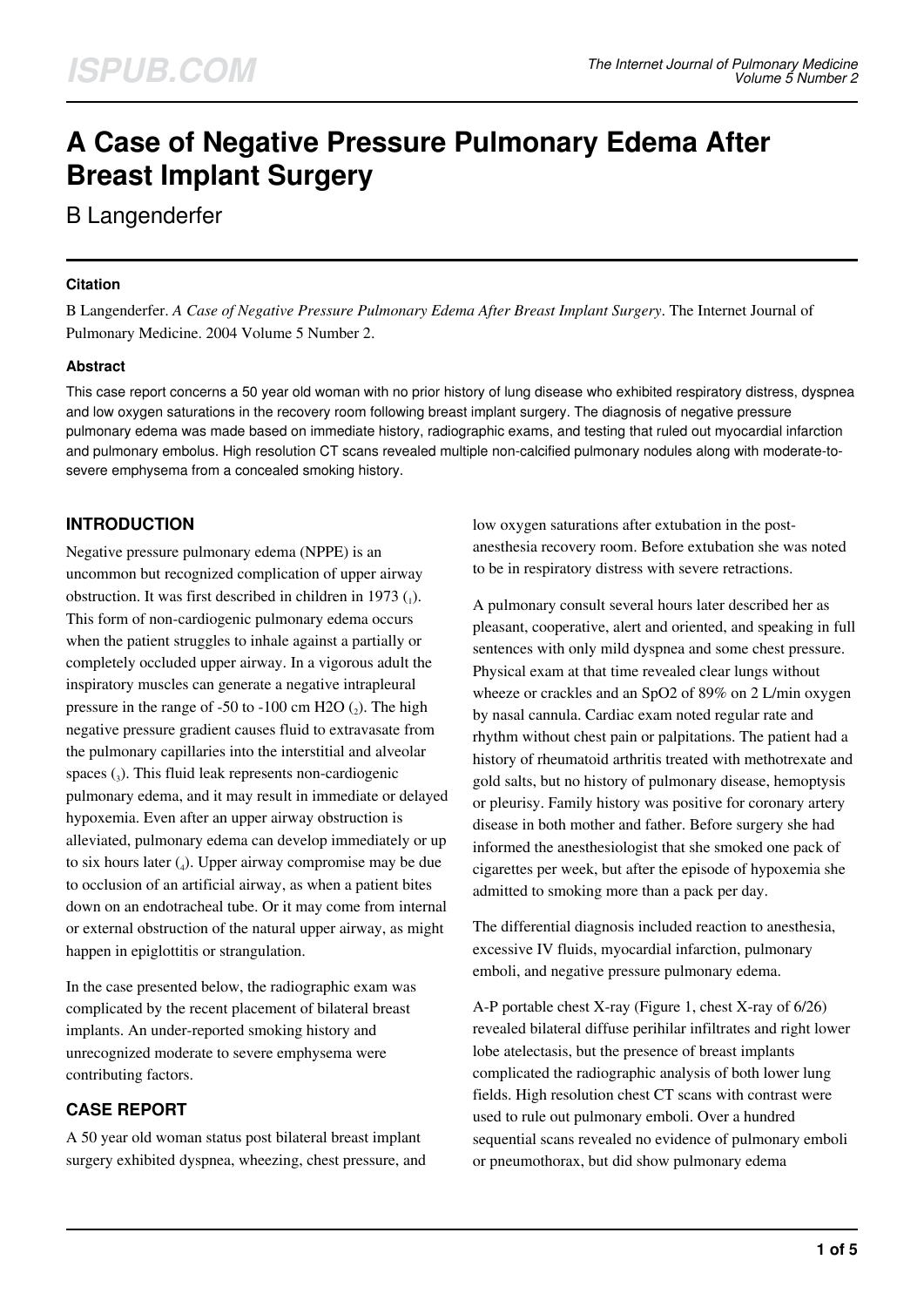superimposed on moderate-to-marked emphysema with multiple non-calcified small pulmonary nodules (Figure 3, Chest CT #21, and Figure 4, chest CT #31). Subcutaneous emphysema and bilateral breast prostheses in the soft tissue of the anterior chest were consistent with the surgical history.

#### **Figure 1**

Figure 1: Chest X-ray of 6/26 reveals bilateral diffuse perihilar infiltrates and right lower lobe atelectasis, but the presence of breast implants complicates the radiographic analysis of both lower lung fields.



## **Figure 2**

Figure 2: Chest X-ray of 6/27 shows almost complete resolution of the right and left perihilar infiltrates.



## **Figure 3**

Figure 3: Chest CT image #21 shows pulmonary edema superimposed on moderate-to-marked emphysema but no evidence of pulmonary emboli.

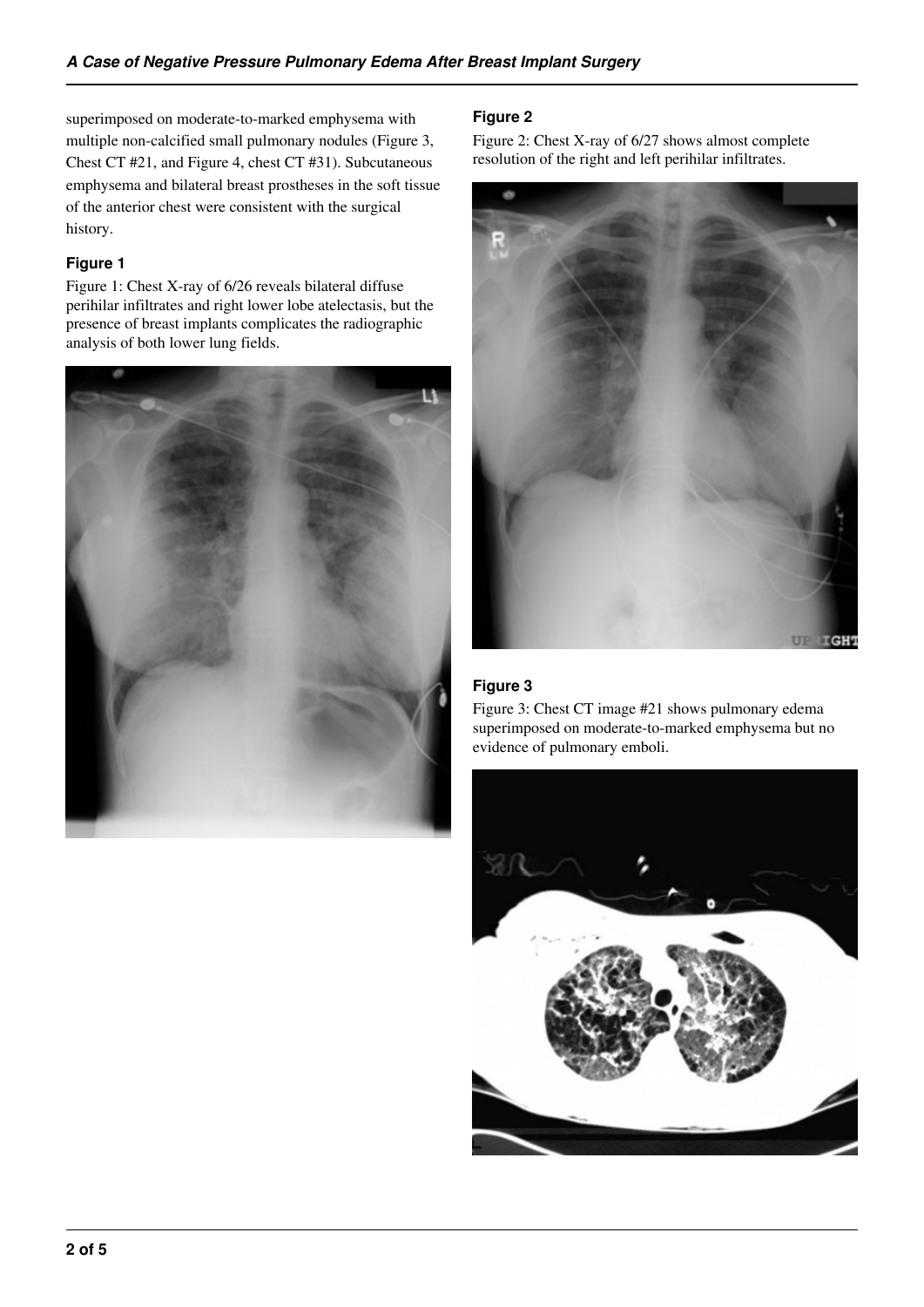## **Figure 4**

Figure 4: Chest CT image #31 shows pulmonary edema superimposed on moderate-to-marked emphysema but no evidence of pulmonary emboli. Subcutaneous emphysema and bilateral breast prostheses in the soft tissue of the anterior chest are consistent with the surgical history.



Serial troponin and creatinine phosphokinase levels along with echocardiography were used to rule out MI. Three successive troponin levels were all less than .35, and CK levels of 432, 497 and 716 reflected the surgical history. Echocardiography showed atria and ventricles normal in size and function, along with normal tricuspid, aortic and mitral valves.

Treatment was successful with oxygen therapy and diuresis. Figure 2, (chest X-ray of 6/27) shows almost complete resolution of the right and left perihilar infiltrates. The patient was discharged on the second postoperative day. Oximetry at rest and during ambulation three weeks later showed a normal saturation of 98% at rest, but during ambulation the SpO2 fell to 85%, reflecting the severity of the emphysema along with the side effects of treatment for rheumatoid arthritis.

The multiple pulmonary nodules seen on Chest X-ray and CT scan were most likely due to the gold and methotrexate used to treat her rheumatoid arthritis.

In this case the patient's lack of honesty before surgery with the anesthesiologist regarding the extent of her smoking contributed to her abrupt deterioration in the post-operative

recovery room. Her change in condition was sudden and severe enough to cause significant concern between her surgeon and the anesthesiologist. The discovery of "moderate to severe emphysema" on the chest CT scan along with her admission of smoking more than a pack per day clarified the differential diagnosis.

# **DISCUSSION**

NPPE is an uncommon problem, but it is common and serious enough to warrant quick recognition and effective treatment. NPPE has been estimated to occur in 11% of patients with clinically significant upper airway obstruction requiring treatment  $\binom{1}{5}$ . In adults about 50% of NPPE occurrences are due to post-operative laryngospasm  $(_6)$ . Young physically fit athletes are at risk after surgery because they have the respiratory muscle power required to generate highly negative intrapleural pressures  $(7)$ . Risk factors for NPPE include airway lesions, upper airway surgery, obesity and obstructive sleep apnea. Besides post-extubation laryngospasm, reported causes include foreign bodies, hanging, strangulation, croup, epiglottitis, obstructive sleep apnea, and artificial airway obstruction  $\left( \frac{1}{3} \right)$ .

Several pathways for the development of NPPE have been proposed, but the exact mechanism has not been determined. In the usual explanation, NPPE begins with a significant upper airway obstruction. Strong inspiratory efforts to overcome the obstruction generate highly negative intrapleural and alveolar pressures, and the high pressure gradient cause fluid to move out of the pulmonary capillaries and into the interstitial and alveolar spaces  $\left($ <sub>3</sub> $\right)$ .

Another explanation for NPPE holds that the highly negative intrathoracic pressures cause an increase in systemic venous return to the heart but a decrease in cardiac output, since pulmonary venous drainage to the left atrium is decreased. Pulmonary capillary pressures increase while alveolar pressures plunge, and alveolar cell junctions are disrupted. Fluid moves rapidly into interstitial and alveolar spaces, and the pulmonary edema fluid remains even after the airway obstruction is relieved  $(_4)$ . Both of these pathways along with other mechanisms contribute to the development of NPPE.

In clinical presentation, initial findings usually include decreased oxygen saturation, with pink frothy sputum and chest X-ray abnormalities  $(_{2})$ . Manifestations of the acute airway obstruction include stridor, suprasternal and supraclavicular retractions, urgent use of accessory muscles of inspiration, and panic in the facial expression. As NPPE develops, auscultation usually reveals crackles and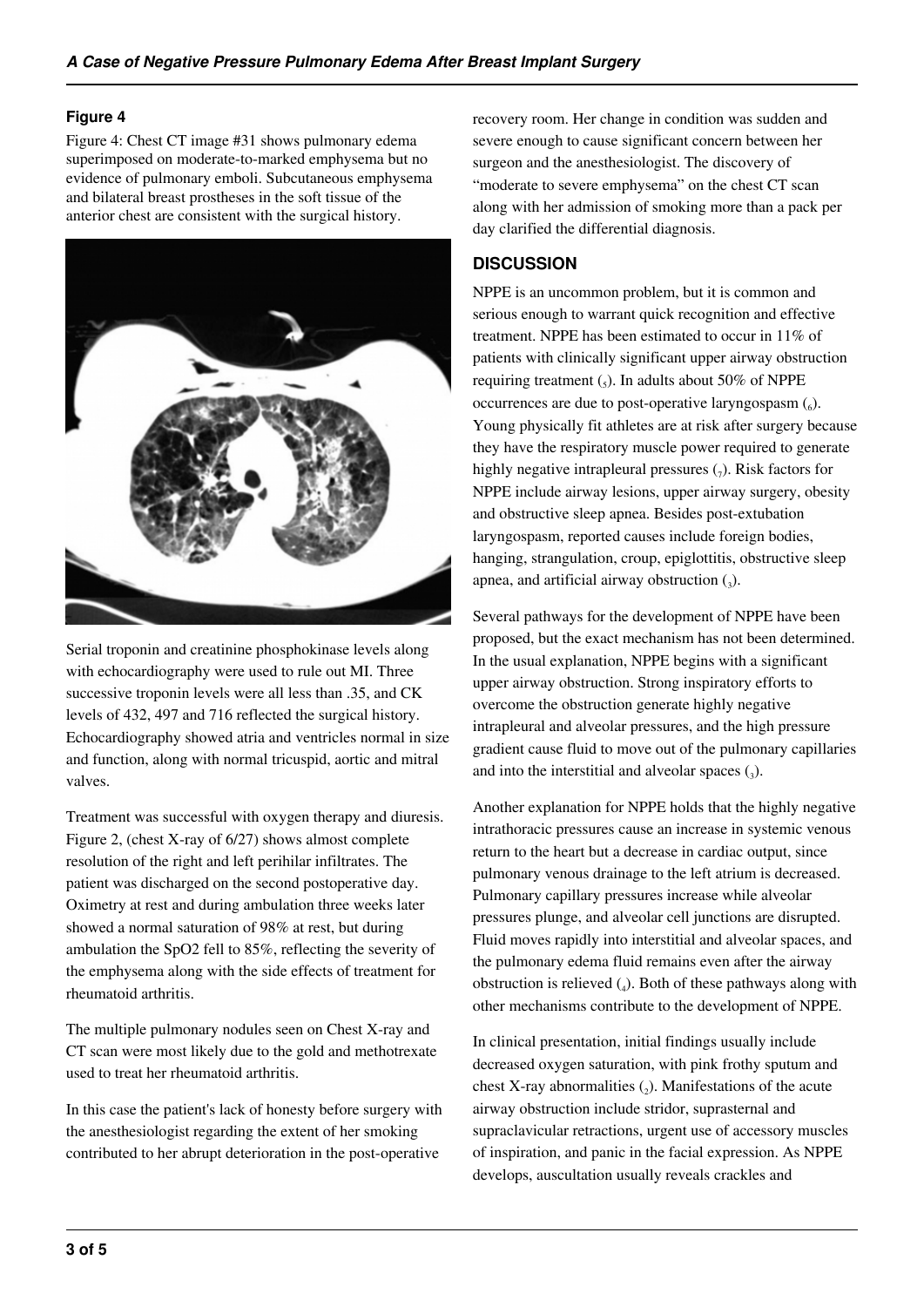occasionally wheezes. Pulmonary edema causes both impaired diffusion of oxygen and ventilation/perfusion mismatching, leading to sudden and possibly severe hypoxemia. The typical chest X-ray will show diffuse interstitial and alveolar infiltrates  $\binom{1}{7}$ .

The differential diagnosis would include acute respiratory distress syndrome, fluid overload, cardiac abnormalities, pulmonary embolism, and NPPE.

The first treatment priority is relief of the airway obstruction and correction of hypoxemia. The next step is to address the pulmonary edema with a diuretic unless the patient is hypovolemic. Effective airway management and immediate treatment with oxygen and diuretics is sufficient in most cases of NPPE. Persistent airway obstruction may necessitate an artificial airway, and acute respiratory failure would require artificial ventilation with oxygen and appropriate levels of PEEP. If the airway obstruction is due to the patient biting down on the endotracheal tube, a dose of succinylcholine (0.1-0.2 mg/kg) may be needed to relax the jaw muscles  $\binom{7}{7}$ .

# **CORRESPONDENCE TO**

Bob Langenderfer MEd, RRT-NPS, Respiratory Care Program, School of Nursing and Health Professions, Northern Kentucky University, Nunn Drive HC-225C, Highland Heights, KY 41099. Email: langenderfer@NKU.edu

#### **References**

1. Capitanio MA, Kirkpatrick JA. Obstruction of the upper airway in children as reflected on the chest radiograph. Radiology 1973; 107:159-161. 2. Lathan RS, Silverman ME, Thomas BL, Waters WC.

Postoperative pulmonary edema. South Med J. 1999; 92(3):313-315.

3. Butterell H, Riley RH. Life-threatening pulmonary oedema secondary to tracheal compression. Anaesth Intensive Care 2002;30(6)804-806.

4. Tarrac SE. Negative pressure pulmonary edema - a postanesthesia emergency. J Perianesth Nurs. 2003;18(5):317-323.

5. Melinick BM. Postlaryngospasm pulmonary edema in adults. Anesthesiology 1984; 60:516-517.

6. Goli AK, Goli SA, Byrd RP, Roy TM. Spontaneous negative pressure changes: an unusual cause of noncardiogenic pulmonary edema. J Ky Med Assoc 2003;101(8): 317-320.

7. Davidson S, Guinn C, Gacharna D. Diagnosis and treatment of negative pressure pulmonary edema in a pediatric patient: a case report. AANA J 2003; 72(5): 337-338.